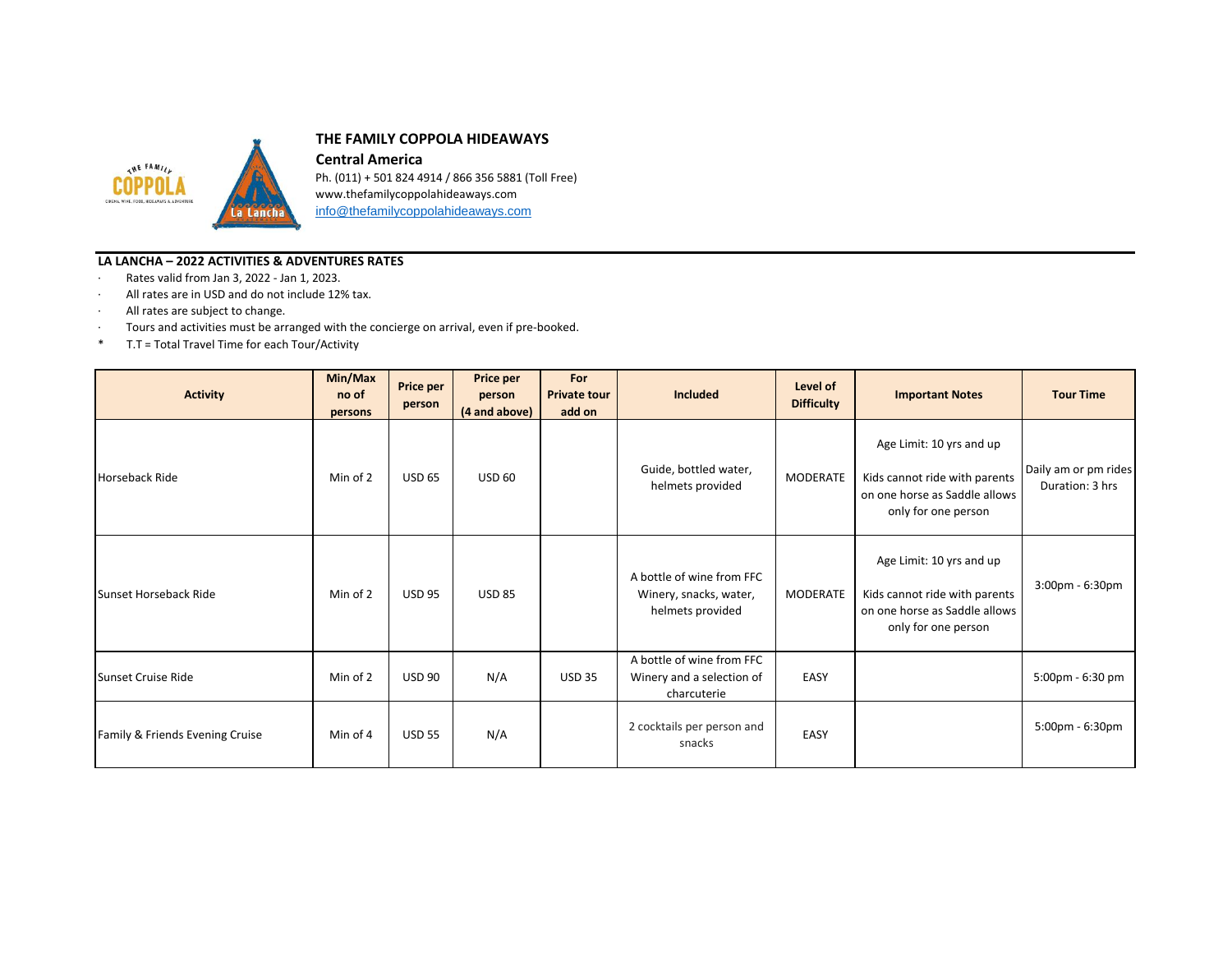| <b>Activity</b>                                              | Min/Max<br>no of<br>persons | Price per<br>person | <b>Price per</b><br>person<br>(4 and above) | For<br><b>Private tour</b><br>add on | <b>Included</b>                                                            | Level of<br><b>Difficulty</b> | <b>Important Notes</b>                                                                                                                                                                                        | <b>Tour Time</b>                                    |
|--------------------------------------------------------------|-----------------------------|---------------------|---------------------------------------------|--------------------------------------|----------------------------------------------------------------------------|-------------------------------|---------------------------------------------------------------------------------------------------------------------------------------------------------------------------------------------------------------|-----------------------------------------------------|
| Birding at Cerro Cahui                                       | Min of 2                    | <b>USD 125</b>      | <b>USD 95</b>                               | <b>USD 40</b>                        | Transportation, guide, entry<br>fees to park, water, snacks,<br>binoculars | MODERATE<br>TO DIFFICULT      |                                                                                                                                                                                                               | 6:00am - 9:00am<br>*T.T 40 min drive                |
| Lake Peten Itza and Flores Tour                              | Min of 2                    | <b>USD 145</b>      | <b>USD 95</b>                               | <b>USD 35</b>                        | Guide, snacks, entry fee to<br>museum                                      | EASY                          | Lunch is at additional cost                                                                                                                                                                                   | 10:00am - 3:00pm<br>*T.T 2 hrs boat ride            |
| Explore On Own by boat - Flores Island                       | Min of 2                    | <b>USD 80</b>       | <b>USD 60</b>                               |                                      | Boat transfer from La Lancha<br>to Flores Island. Life jackets<br>provided | EASY                          |                                                                                                                                                                                                               | Daily different times<br>*T.T 2 hrs boat ride       |
| Jungle and Farm Land Touring on a<br>Classic Car or UTV Mule | Min of 2                    | <b>USD 120</b>      | <b>USD 100</b>                              |                                      | Transportation, guide, 1<br>bottle of FFC house wine,<br>snacks            | EASY                          | Age Limit: 5 yrs and up                                                                                                                                                                                       | 3:30 pm- 6:30 pm                                    |
| Tikal                                                        | Min of 2                    | <b>USD 150</b>      | <b>USD 110</b>                              | <b>USD 35</b>                        | Entry fees to park, guide, box<br>lunch                                    | MODERATE                      | Passport Numbers and<br>complete guest names needed<br>in advance for entry tickets.                                                                                                                          | Early departure<br>recommended<br>* T.T 2 hrs drive |
| Tikal Sunrise Tour                                           | Min of 2                    | <b>USD 165</b>      | <b>USD 125</b>                              | <b>USD 35</b>                        | Sunrise entry fees to park,<br>box lunch and guide                         | <b>MODERATE</b>               | Passport Numbers and<br>complete guest names needed<br>in advance for entry tickets.<br>Entry tickets MUST be booked<br>in advance as they cannot be<br>purchased on same day of<br>tour, due to early start. | 3:00am - 9:00am<br>* T.T 2 hrs drive                |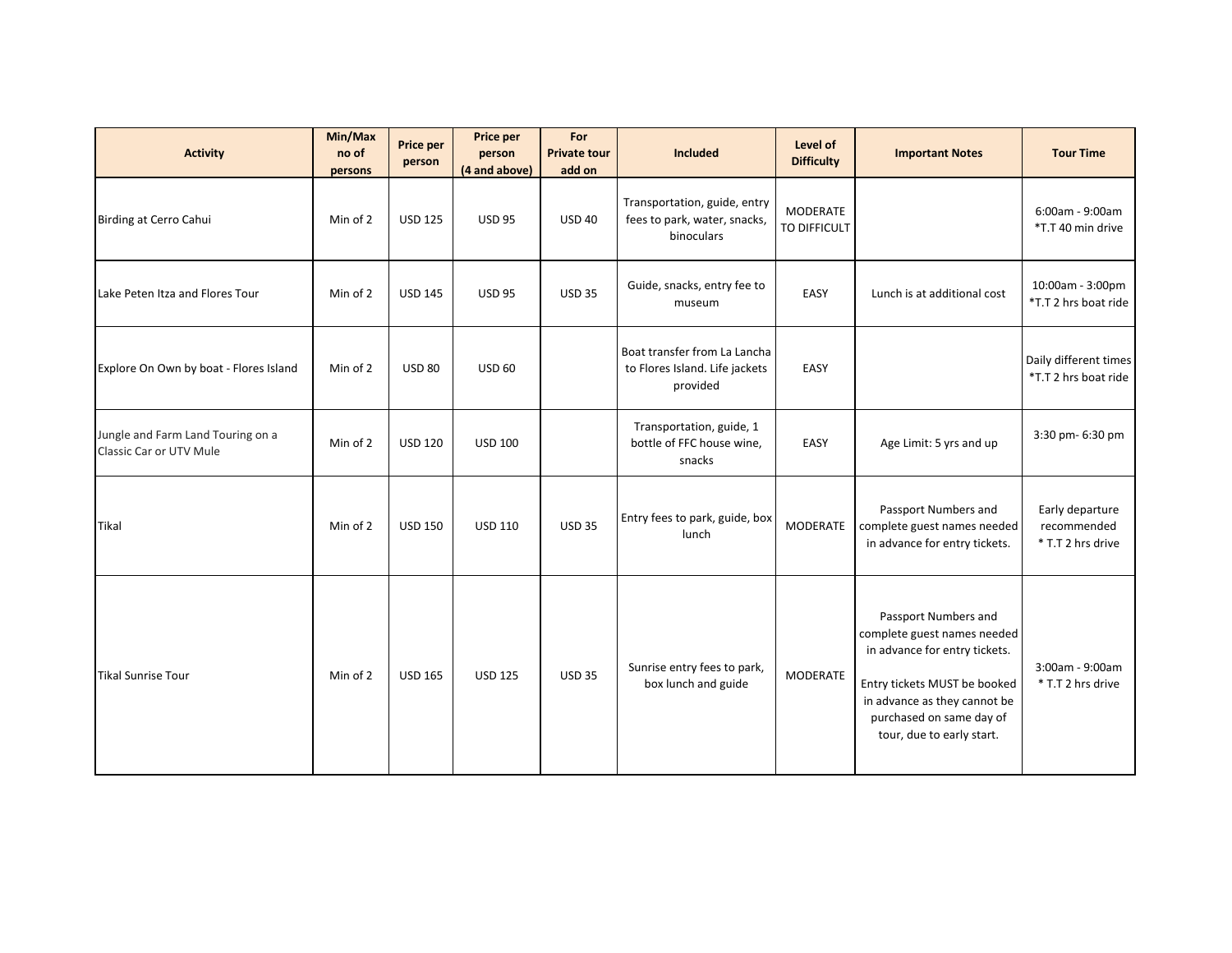| <b>Activity</b>          | Min/Max<br>no of<br>persons | <b>Price per</b><br>person | Price per<br>person<br>(4 and above) | For<br><b>Private tour</b><br>add on | Included                              | Level of<br><b>Difficulty</b> | <b>Important Notes</b>                                                                                                                                                                                                                                | <b>Tour Time</b>                                             |
|--------------------------|-----------------------------|----------------------------|--------------------------------------|--------------------------------------|---------------------------------------|-------------------------------|-------------------------------------------------------------------------------------------------------------------------------------------------------------------------------------------------------------------------------------------------------|--------------------------------------------------------------|
| <b>Tikal Sunset Tour</b> | Min of 2                    | <b>USD 165</b>             | <b>USD 110</b>                       | <b>USD 35</b>                        | Sunset entry fees to park,<br>guide,  | MODERATE                      | Passport Numbers and<br>complete guest names needed<br>in advance.<br>Entry tickets MUST be booked<br>in advance as they cannot be<br>purchased on same day of<br>tour, due to early start.<br><b>INMPORTANT: Entry Tickets</b><br>are non-refundable | 2:00pm-7:30pm<br>* T.T 2 hrs drive                           |
| <b>Mystic Tikal</b>      | Min of 2                    | <b>USD 205</b>             | <b>USD 140</b>                       | <b>USD 35</b>                        | Entry fees to park, guide &<br>shaman | EASY                          | Passport Numbers and<br>complete guest names needed<br>in advance for entry tickets.<br>This tour MUST be booked in<br>advance in order to confirm<br>the Shaman's availability, and<br>for him to prepare ceremonial<br>utensils.                    | Different departure<br>times available<br>* T.T 2 hrs drive  |
| Yaxha & Topoxte          | Min of 2                    | <b>USD 155</b>             | <b>USD 110</b>                       | <b>USD 35</b>                        | Entry fees, box lunch, boat<br>rental | <b>MODERATE</b>               |                                                                                                                                                                                                                                                       | 8:00am to 2:00pm<br>*T.T 3 hrs drive and<br>30 min boat ride |
| Yaxha at Sunset          | Min of 2                    | <b>USD 120</b>             | <b>USD 85</b>                        | <b>USD 35</b>                        | Entry fees, guide, snacks             | MODERATE                      |                                                                                                                                                                                                                                                       | 2:00pm - 8:00pm<br>*T.T 3 hrs drive                          |